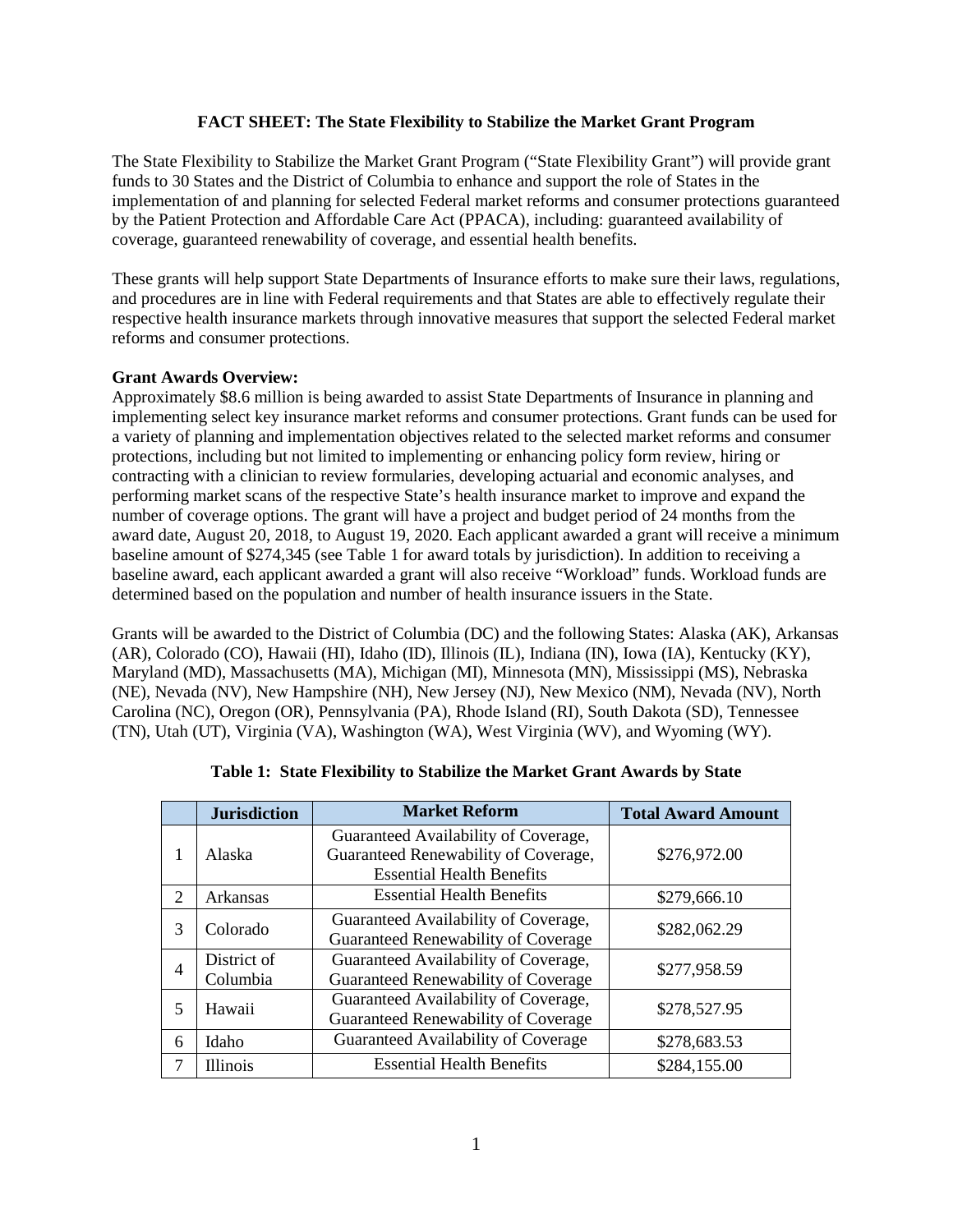| 8  | Indiana       | Guaranteed Availability of Coverage,                                        |                |  |
|----|---------------|-----------------------------------------------------------------------------|----------------|--|
|    |               | Guaranteed Renewability of Coverage,                                        | \$283,954.52   |  |
|    |               | <b>Essential Health Benefits</b>                                            |                |  |
| 9  | Iowa          | Guaranteed Availability of Coverage                                         | \$225,902.00   |  |
| 10 | Kentucky      | <b>Essential Health Benefits</b>                                            | \$279,182.86   |  |
|    |               | Guaranteed Availability of Coverage,                                        |                |  |
| 11 | Maryland      | Guaranteed Renewability of Coverage,                                        | \$280,000.00   |  |
|    |               | <b>Essential Health Benefits</b>                                            |                |  |
| 12 | Massachusetts | <b>Essential Health Benefits</b>                                            | \$283,211.89   |  |
| 13 | Michigan      | Guaranteed Availability of Coverage                                         | \$283,947.50   |  |
| 14 | Minnesota     | Guaranteed Availability of Coverage,                                        |                |  |
|    |               | Guaranteed Renewability of Coverage,                                        | \$274,593.00   |  |
|    |               | <b>Essential Health Benefits</b>                                            |                |  |
|    | Mississippi   | Guaranteed Availability of Coverage,                                        |                |  |
| 15 |               | Guaranteed Renewability of Coverage,                                        | \$279,734.10   |  |
|    |               | <b>Essential Health Benefits</b>                                            |                |  |
| 16 | Nebraska      | Guaranteed Availability of Coverage,                                        |                |  |
|    |               | Guaranteed Renewability of Coverage,                                        | \$278,821.74   |  |
|    |               | <b>Essential Health Benefits</b>                                            |                |  |
| 17 | Nevada        | <b>Essential Health Benefits</b>                                            | \$249,979.00   |  |
| 18 | <b>New</b>    | Guaranteed Availability of Coverage,                                        | \$280,076.12   |  |
|    | Hampshire     | <b>Essential Health Benefits</b>                                            |                |  |
| 19 | New Jersey    | Guaranteed Availability of Coverage                                         | \$284,105.82   |  |
| 20 | New Mexico    | Guaranteed Availability of Coverage,                                        | \$279,843.03   |  |
|    |               | <b>Essential Health Benefits</b>                                            |                |  |
| 21 | North         | Guaranteed Availability of Coverage,                                        | \$283,873.39   |  |
|    | Carolina      | Guaranteed Renewability of Coverage                                         |                |  |
| 22 | Oregon        | Guaranteed Availability of Coverage                                         | \$282,754.02   |  |
|    | Pennsylvania  | Guaranteed Availability of Coverage,                                        |                |  |
| 23 |               | Guaranteed Renewability of Coverage,                                        | \$290,203.01   |  |
|    |               | <b>Essential Health Benefits</b>                                            |                |  |
|    | Rhode Island  | Guaranteed Availability of Coverage,                                        |                |  |
| 24 |               | Guaranteed Renewability of Coverage,                                        | \$276,715.91   |  |
|    |               | <b>Essential Health Benefits</b>                                            |                |  |
|    | South Dakota  | Guaranteed Availability of Coverage,                                        |                |  |
| 25 |               | Guaranteed Renewability of Coverage,<br><b>Essential Health Benefits</b>    | \$278,118.05   |  |
|    | Tennessee     | <b>Essential Health Benefits</b>                                            |                |  |
| 26 |               |                                                                             | \$283,060.64   |  |
| 27 | Utah          | Guaranteed Availability of Coverage,<br>Guaranteed Renewability of Coverage | \$278,750.00   |  |
|    | Virginia      | Guaranteed Availability of Coverage,                                        |                |  |
| 28 |               | <b>Essential Health Benefits</b>                                            | \$285,093.00   |  |
| 29 | Washington    | Guaranteed Availability of Coverage                                         | \$284,135.00   |  |
| 30 | West Virginia | <b>Essential Health Benefits</b>                                            | \$277,316.68   |  |
|    |               | Guaranteed Availability of Coverage,                                        |                |  |
| 31 | Wyoming       | Guaranteed Renewability of Coverage,                                        | \$275,558.40   |  |
|    |               | <b>Essential Health Benefits</b>                                            |                |  |
|    | <b>Total</b>  |                                                                             | \$8,616,955.14 |  |
|    |               |                                                                             |                |  |